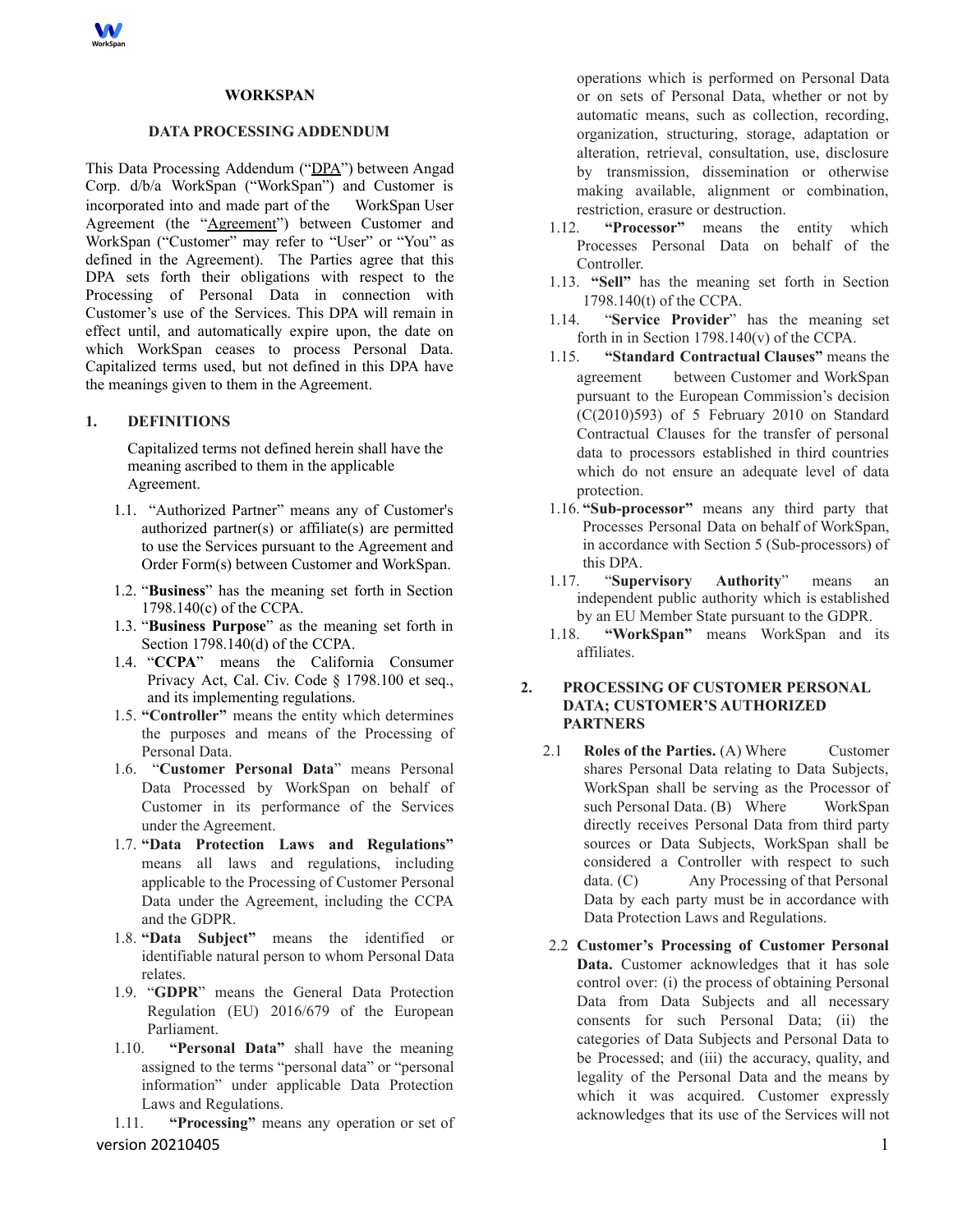violate the rights of any Data Subject that has opted-out from sales or other disclosures of Personal Data, to the extent applicable under the CCPA. Customer is solely responsible for how it decides to utilize WorkSpan's Services and Processing of Personal Data.

- 2.3 **WorkSpan's Processing of Customer Personal Data.** WorkSpan shall only Process Customer Personal Data for: (i) Processing in accordance with the Agreement and applicable Order Form; (ii) Processing initiated by Customer in its use of the Services; and (iii) Processing to comply with other documented reasonable instructions provided by Customer (e.g., via email) where such instructions are consistent with the terms of the Agreement and this DPA.
- 2.4 **Details of the Processing.** The duration of the Processing, the nature and purpose of the Processing, the types of Customer Personal Data and categories of Data Subjects Processed under this DPA are further specified in **Schedule 2** (Details of the Processing) to this DPA.
- 2.5 Authorized Partners.

The parties acknowledge and agree that, by executing the Agreement, the Customer enters into the DPA on behalf of itself and, as applicable, in the name and on behalf of its Authorized Partners, thereby establishing a separate DPA between WorkSpan and each such Authorized Partner subject to the provisions of the Agreement and this DPA. Each Authorized Partner agrees to be bound by the obligations set forth in this DPA and, to the extent applicable, the Agreement. For the avoidance of doubt, an Authorized Partner is not and does not become a party to the Agreement and is only a party to the DPA. All access to and use of the Services by Authorized Partners must comply with the terms and conditions of the Agreement and any violation of the terms and conditions of the Agreement by an Authorized Partner shall be deemed a violation by Customer.

The Customer that is the contracting party to the Agreement shall remain responsible for coordinating all communication with WorkSpan under this DPA and be entitled to make and receive any communication in relation to this DPA on behalf of its Authorized Partners.

Where an Authorized Partner becomes a party to the DPA with WorkSpan, it shall to the extent required under applicable Data Protection Laws and Regulations be entitled to exercise the rights and seek remedies under this DPA, subject to the following:

(i) Except where applicable Data Protection Laws and Regulations require the Authorized Partner to exercise a right or seek any remedy under this DPA against WorkSpan directly by itself, the parties agree that (i) solely the Customer that is the contracting party to the Agreement shall exercise any such right or seek any such

remedy on behalf of the Authorized Partner, and (ii) the Customer that is the contracting party to the

Agreement shall exercise any such rights under this DPA not separately for each Authorized Partner individually but in a combined manner for all of its Authorized Partners together.

(ii) The parties agree that the Customer that is the contracting party to the Agreement shall, when carrying out an on-site audit of the procedures relevant to the protection of Customer Personal Data, take all reasonable measures to limit any impact on WorkSpan by combining, to the extent reasonably possible, several audit

requests carried out on behalf of different Authorized Partners in one single audit.

# **3. RIGHTS OF DATA SUBJECTS**

3.1 **Data Subject Request.** WorkSpan shall, to the extent legally permitted, promptly notify Customer if it receives a request from a Data Subject to exercise their rights in Customer Personal Data under Data Protection Laws and Regulations (**"Data Subject Request"**). WorkSpan shall not respond to a Data Subject Request without Customer's prior written consent except to confirm that such request relates to Customer. Taking into account the nature of the Processing, WorkSpan shall assist Customer by appropriate technical and organizational measures, insofar as this is possible, for the fulfilment of Customer's obligation to respond to a Data Subject Request under Data Protection Laws and Regulations. In addition, to the extent Customer, in its use of the Services, does not have the ability to address a Data Subject Request, WorkSpan shall upon Customer's request provide commercially reasonable efforts to assist Customer in responding to such Data Subject Request, to the extent WorkSpan is legally permitted to do so and the response to such Data Subject Request is required under Data Protection Laws and Regulations. To the extent legally permitted, Customer shall be responsible for any costs and expenses arising from WorkSpan's

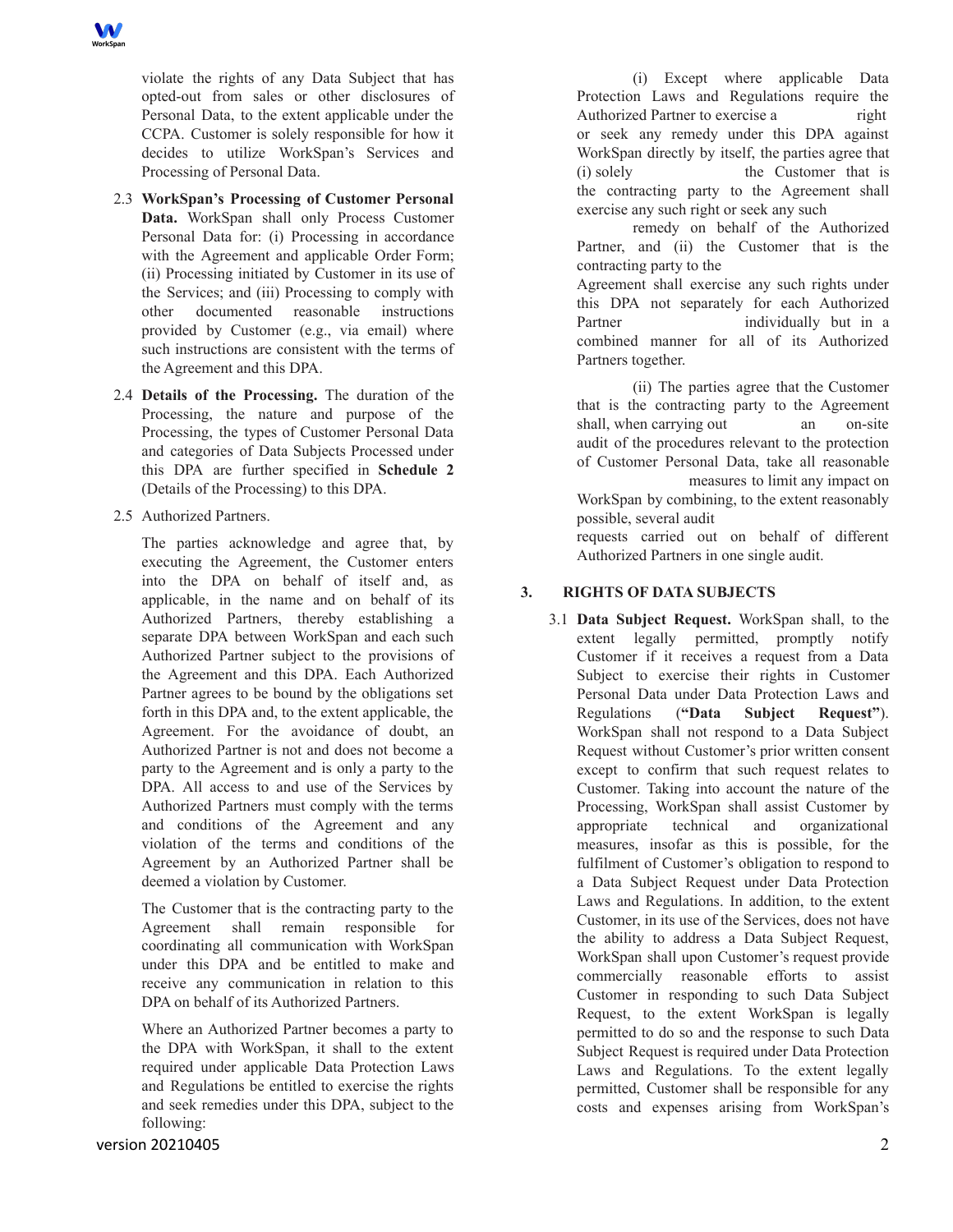

provision of such assistance.

### **4. WORKSPAN PERSONNEL**

WorkSpan shall thoroughly inform all WorkSpan personnel of their obligations of confidentiality under the Agreement, this DPA, and Data Protection Laws and Regulations. WorkSpan shall provide detailed training to all WorkSpan personnel on the confidential nature of Customer Personal Data. Such trainings shall include explanation of their duties and responsibilities. WorkSpan shall be responsible for entering into written non-disclosure agreements with WorkSpan personnel who have obligations of confidentiality intended to survive the termination of employment of WorkSpan personnel. Access to Customer Personal Data, if any, is limited to WorkSpan's personnel who require such access for the purpose of Processing Customer Personal Data on behalf of Customer.

# **5. SUB-PROCESSORS**

Customer expressly authorizes WorkSpan to utilize Sub-processors to enable WorkSpan to perform its obligations under the Agreement. WorkSpan shall enter into separate written agreements with each Sub-processor that are consistent with those set forth in this DPA. WorkSpan shall be responsible for each Sub-processor's compliance with this DPA. A current list of WorkSpan's Sub-processors is available at

[https://www.workspan.com/gdpr-subprocessors/.](https://www.workspan.com/gdpr-subprocessors/) CUSTOMER'S EXECUTION OF THE AGREEMENT OR THIS DPA CONSTITUTES CUSTOMER'S WRITTEN CONSENT AND AUTHORIZATION FOR WORKSPAN TO ENGAGE THE SUB-PROCESSORS NAMED ON THE SUB-PROCESSOR LIST. WorkSpan may update the Sub-processor list from time to time. Customer may object to the use of a new Sub-processor in writing within ten (10) days of such update on the website on reasonable grounds relating to the protection of Personal Data. IF CUSTOMER DOES NOT OBJECT IN WRITING TO A NOTICE OF NEW SUB-PROCESSOR PRIOR TO THE EXPIRATION OF THE APPLICABLE OBJECTION PERIOD, THEN CUSTOMER WILL BE DEEMED TO HAVE AUTHORIZED WORKSPAN'S ENGAGEMENT OF THE NEW SUB-PROCESSOR AS SET FORTH IN SUCH NOTICE OF NEW SUB-PROCESSOR. WorkSpan shall work with Customer in good faith to make available a commercially reasonable change to Customer's use of the Products that avoids the use of that proposed Sub-processor. Where such a change cannot implemented within

thirty (30) days from WorkSpan's receipt of Customer's objection ("Reassessment Period"), Customer may terminate the Agreement by providing written notice of termination. This termination right is Customer's sole and exclusive remedy to Customer's objection to WorkSpan's engagement of a new Sub-processor.

# **6. SECURITY**

- 6.1 **Controls for the Protection of Customer Personal Data.** Customer maintains ownership of and control over all Customer Personal Data. Customer grants limited rights to Process Customer Personal Data within the Customer account but Customer maintains full control and authority of all Processed Customer Personal Data. WorkSpan shall maintain technical and organizational measures appropriate to the risk associated with the Processing designed to protect Customer Personal Data (including protection against unauthorized or unlawful Processing and against accidental or unlawful destruction, loss or alteration or damage, unauthorized disclosure of, or access to, Customer Personal Data) within WorkSpan's reasonable control.
- 6.2 **Third-Party Certifications and Audits.** Upon Customer's written request at reasonable intervals, and subject to the confidentiality obligations set forth in the Agreement, WorkSpan shall make available to Customer that is not a competitor of WorkSpan (or Customer's independent, third-party auditor that is not a competitor of WorkSpan) a copy of WorkSpan's then most recent third-party audits or certifications, as applicable.

# **7. SECURITY INCIDENT MANAGEMENT AND NOTIFICATION**

WorkSpan shall, unless instructed otherwise by law enforcement, notify Customer without undue delay after becoming aware of the accidental or unlawful destruction, loss, alteration, unauthorized disclosure of, or access to Customer Data, including Customer Personal Data, transmitted, stored or otherwise Processed by WorkSpan or its Sub-processors of which WorkSpan becomes aware (a "**Security Incident**"). The parties shall cooperate in good faith to help limit the effects of such Security Incident and prevent a recurrence. WorkSpan's notification of or response to a Security Incident will not be construed as an acknowledgement by WorkSpan of any fault or liability with respect to the Security Incident. WorkSpan shall make reasonable efforts to identify the cause of such Security Incident and take those steps as WorkSpan deems necessary and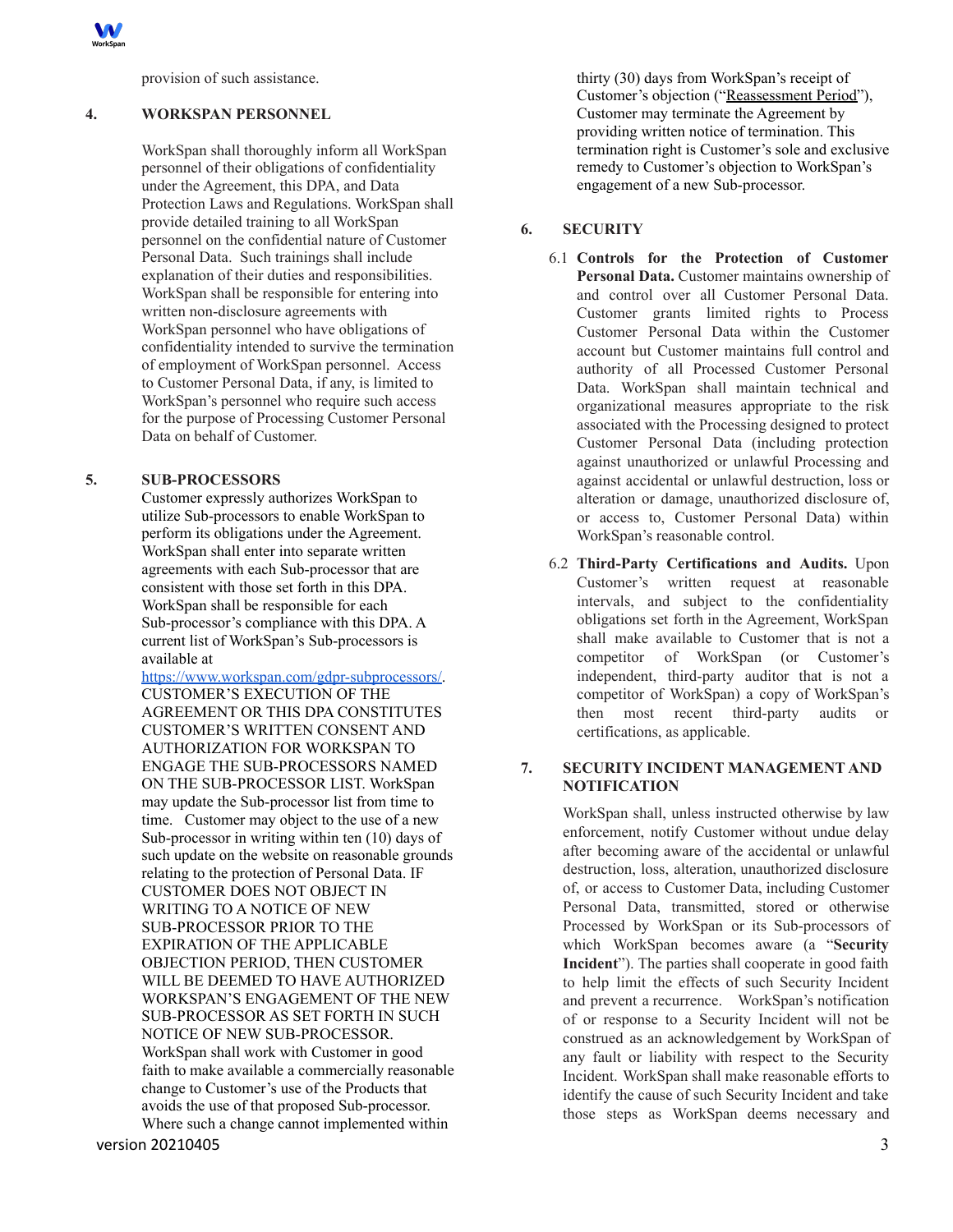

reasonable in order to remediate the cause of such a Security Incident to the extent the remediation is within WorkSpan's reasonable control. The obligations herein shall not apply to Security Incidents that are attributable to Customer or Customer's users.

# **8. RETURN OR DELETION OF CUSTOMER PERSONAL DATA**

Upon request following termination or expiration of the Agreement, and at the choice of Customer, WorkSpan shall (i) return any Customer Personal Data in its possession or control to Customer; or (ii) to the extent allowed by applicable law, delete Customer Personal Data and existing copies of Customer Personal Data in its possession or control. If WorkSpan is required to copies of Customer Personal Data under applicable laws, WorkSpan will isolate, keep confidential, and protect that Customer Personal Data from any further Processing except to the extent required by applicable laws.

Analytics. Customer acknowledges and agrees that WorkSpan may create and derive anonymized and/or aggregated data from Processing related to the Services that does not identify Customer or any Data Subject, and use, publicize, or share with third parties such data to improve the Services and for its legitimate business purposes.

# **9. LIMITATION OF LIABILITY**

Each party's and all of its affiliates' liability, taken together in the aggregate, arising out of or related to this DPA, whether in contract, tort or under any other theory of liability, is subject to the 'Limitation of Liability' section of the Agreement, and any reference in such section to the liability of a party means the aggregate liability of that party and all of its affiliates under the Agreement.

For the avoidance of doubt, WorkSpan's total liability for all claims from the Customer and all of its Authorized Partners arising out of or related to the Agreement and each DPA shall apply in the aggregate for all claims under both the Agreement and all DPAs established under this Agreement, including by Customer and all Authorized Partners, and, in particular, shall not be understood to apply individually and severally to Customer and/or to any Authorized Partner that is a contractual party to any such DPA. Each reference to the DPA in this DPA means this DPA including its Schedules and Appendices.

# **10. CALIFORNIA PROVISIONS**

10.1 **CCPA.** This Section applies to WorkSpan version 20210405 4 and 20210405 4 and 20210405 4 and 20210405 4 and 20210405 4 and 20210405 4 and 20210405 4 and 20210405 4 and 20210405 4 and 20210405 4 and 20210405 4 and 20210405 4 and 20210405 4 and 20210405 4 and 2021

Processing of Customer Personal Data that is subject to the CCPA.

- 10.2 **Permitted Use.** WorkSpan shall not retain, use or disclose Customer Personal Data for any purpose other than for the specific purpose of performing the Services specified in the Agreement, or as otherwise permitted by the CCPA, including retaining, using, or disclosing the Customer Personal Data for a commercial purpose other than providing the Services specified in the Agreement. WorkSpan may retain, use, or disclose Personal Data obtained in the course of providing the Services: (1) to retain and employ another Service Provider as a subcontractor, where the subcontractor meets the requirements for a Service Provider under the CCPA; (2) for internal use by WorkSpan to build or improve the quality of its services, (3) to detect data security incidents, or protect against fraudulent or illegal activity; (4) to comply with federal, state, or local laws;  $(5)$  to comply with a civil, criminal, or regulatory inquiry, investigation, subpoena, or summons by federal, state, or local authorities; (6) to cooperate with law enforcement agencies concerning conduct or activity that WorkSpan reasonably and in good faith believes may violate federal, state, or local law; or (7) to exercise or defend legal claims.
- **10.3 Selling Prohibited.** WorkSpan shall not sell Customer Personal Data as the term "sell" as defined by the CCPA.

# **11. EUROPEAN PROVISIONS**

- 11.1 **GDPR.** This Section applies to WorkSpan Processing of Customer Personal Data that is subject to the GDPR.
- 11.2 **Data Privacy Impact Assessment.** Upon Customer's request, WorkSpan shall provide Customer with reasonable cooperation and assistance needed to fulfil Customer's obligation under the GDPR to carry out a data privacy impact assessment related to Customer's use of the Services, to the extent Customer does not otherwise have access to the relevant information, and to the extent such information is available to WorkSpan. WorkSpan shall provide reasonable assistance to Customer in cooperation or prior consultation with the Supervisory Authority in the performance of its tasks relating to this Section of this DPA, to the extent required under the GDPR.
- 11.3 **Transfer mechanisms for data transfers.** Subject to the additional terms in Schedule 1, for any transfers of Customer Personal Data under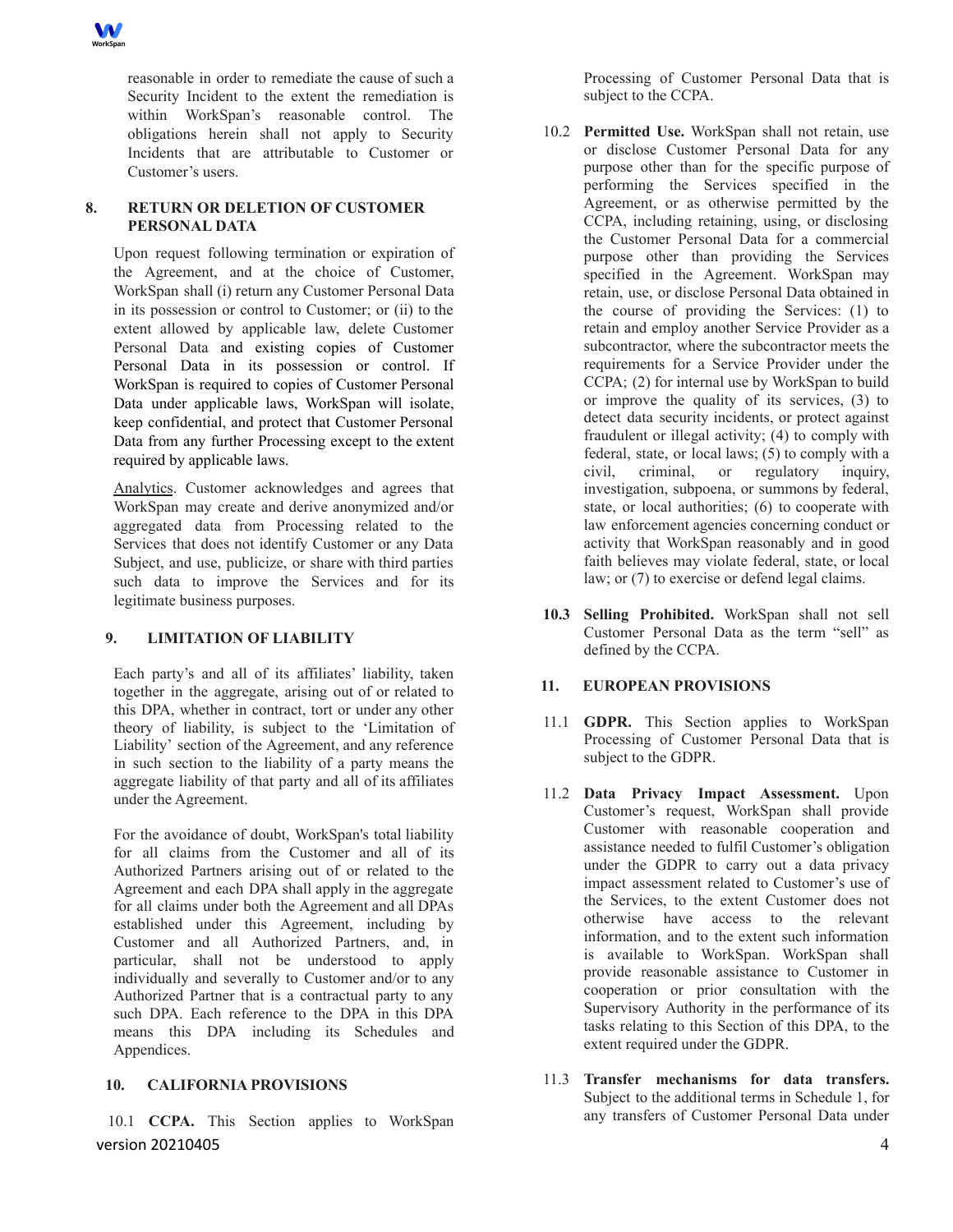

this DPA from the European Union, the European Economic Area and/or their member states and the United Kingdom to countries which do not ensure an adequate level of data protection within the meaning of Data Protection Laws and Regulations of the foregoing territories, to the extent such transfers are subject to such Data Protection Laws and Regulations, the Standard Contractual Clauses apply to the Services listed in Appendix 1 to the Standard Contractual Clauses, subject to the additional terms in Schedule 1. To the extent applicable, the Standard Contractual Clauses for data controller to data processor transfers approved by the European Commission in decision 2010/593/EU, are hereby incorporated by reference, provided that Appendices 1 and 2 of the Standard Contractual Clauses are set forth below and attached to this Addendum.

## **12. LEGAL EFFECT**

This DPA will become legally binding upon the effective date of the Agreement or upon the date that the parties sign this DPA if it is completed after the effective date of the Agreement.

## **List of Schedules and Appendices**

Schedule 1: Transfer Mechanisms for European Data Transfers

Schedule 2: Details of the Processing Appendix 1 to the Standard Contractual Clauses Appendix 2 to the Standard Contractual Clauses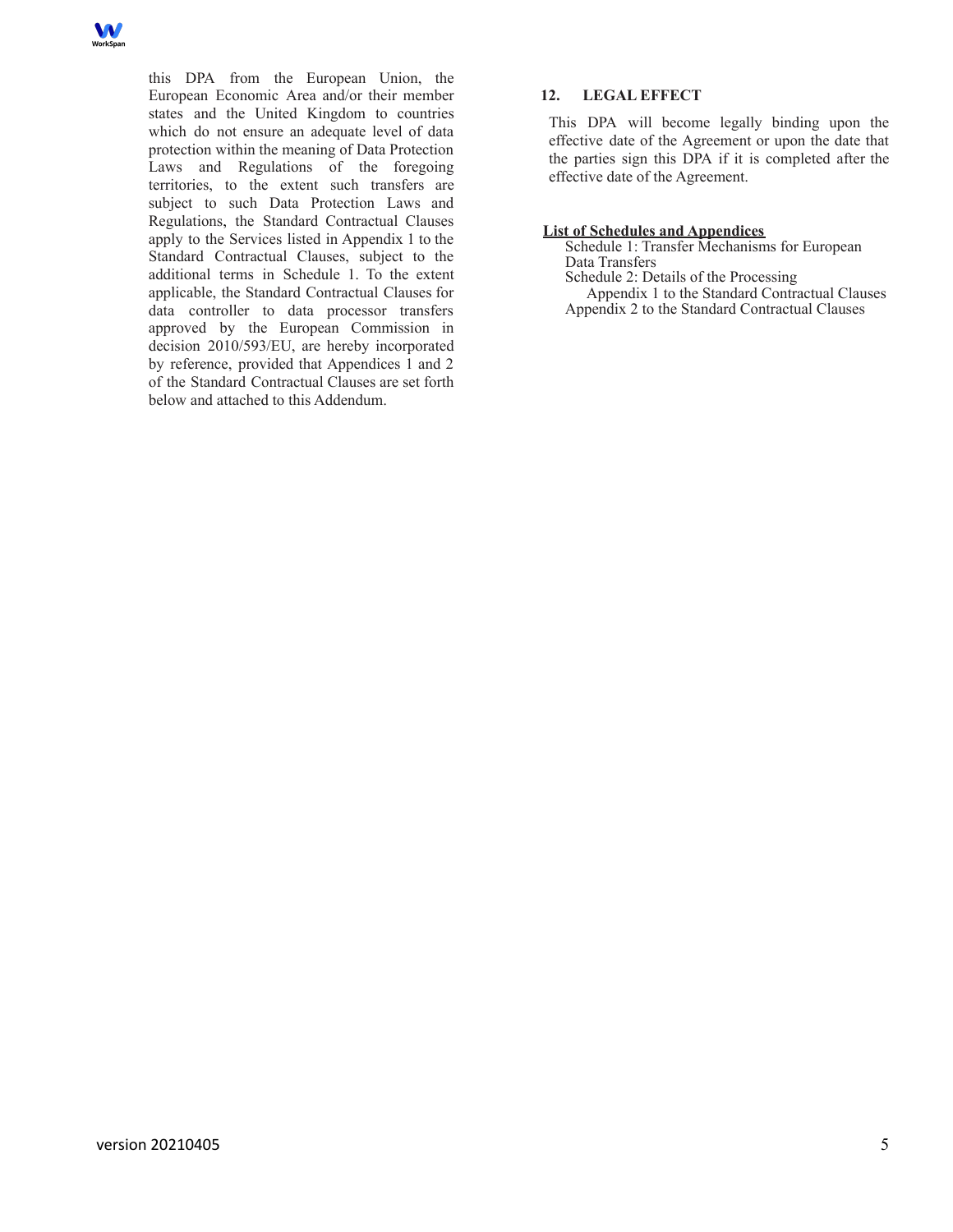

## **SCHEDULE 1 - TRANSFER MECHANISMS FOR EUROPEAN DATA TRANSFERS**

## **1. ADDITIONAL TERMS FOR STANDARD CONTRACTUAL CLAUSES**

- **1.1. Entities covered by the Standard Contractual Clauses. The Standard Contractual Clauses and the additional** terms specified in this this Schedule apply to (i) the legal entity that is party the Standard Contractual **Clauses as a data exporter and its Authorized Partners and, (ii) all Authorized Partners of Customer established within the European Economic Area and/or the United Kingdom, which use the Services to Process Customer Personal Data. For the purpose of the Standard Contractual Clauses and this Schedule, the aforementioned entities shall be deemed "data exporters".**
- **1.2. Instructions.** This DPA and the Agreement are Customer's complete and final documented instructions at the time of signature of the Agreement to WorkSpan for the Processing of Customer Personal Data. Any additional or alternate instructions must be agreed upon separately. For the purposes of Clause 5(a) of the Standard Contractual Clauses, the following is deemed an instruction by the Customer to process Customer Personal Data: (a) Processing in accordance with the Agreement and applicable Order Form(s); (b) Processing initiated by Customer in its use of the Services; and (c) Processing to comply with other reasonable documented instructions provided by Customer (e.g., via email) where such instructions are consistent with the terms of the Agreement.
- **1.3. Appointment of new Sub-processors and List of current Sub-processors.** Pursuant to Clause 5(h) of the Standard Contractual Clauses, Customer acknowledges and expressly agrees that (a) WorkSpan's affiliates may be retained as Subprocessors; and (b) WorkSpan and WorkSpan's affiliates respectively may engage third-party Sub-processors in connection with the provision of the Services. WorkSpan shall make available to Customer the current list of Sub-processors in accordance with the DPA.
- **1.4. Notification of New Sub-processors and Objection Right for new Sub-processors.** Pursuant to Clause 5(h) of the Standard Contractual Clauses, Customer acknowledges and expressly agrees that WorkSpan may engage new Subprocessors as described in the DPA.
- **1.5. Copies of Sub-processor Agreements.** The parties agree that the copies of the Sub-processor agreements that must be provided by WorkSpan to Customer pursuant to Clause 5(j) of the Standard Contractual Clauses may have all commercial information, or clauses unrelated to the Standard Contractual Clauses or their equivalent, removed by WorkSpan beforehand; and, that such copies will be provided by WorkSpan, in a manner to be determined in its discretion, only upon reasonable request by Customer.
- **1.6. Audits and Certifications.** The parties agree that the audits described in Clause 5(f) and Clause 12(2) of the Standard Contractual Clauses shall be carried out in accordance with the following specifications:

Upon Customer's request, and subject to the confidentiality obligations set forth in the Agreement, WorkSpan shall make available to Customer that is not a competitor of WorkSpan (or Customer's independent, third-party auditor that is not a competitor of WorkSpan) information regarding the WorkSpan's compliance with the obligations set forth in this DPA in the form of the third-party certifications and audits to the extent WorkSpan makes them generally available to its customers. Customer may contact WorkSpan in accordance with the "Notices" Section of the Agreement to request an on-site audit of the policies and procedures relevant to the protection of Customer Personal Data. Any audit must be conducted: (i) during WorkSpan' regular business hours; (ii) with reasonable advance notice to WorkSpan; (iii) in a manner that prevents unnecessary disruption to WorkSpan' operations; and (iv) subject to reasonable confidentiality procedures. In addition, audits shall be limited to once per year, unless an audit is carried out at the direction of a Supervisory Authority. Customer shall reimburse WorkSpan for any time expended for any such on-site audit at the WorkSpan's then-current professional services rates, which shall be made available to Customer upon request. Before the commencement of any such on-site audit, Customer and WorkSpan shall mutually agree upon the scope, timing, and duration of the audit in addition to the reimbursement rate for which Customer shall be responsible. Customer shall promptly notify WorkSpan with information regarding any non-compliance discovered during the course of an audit.

**1.7. Certification of Deletion.** The parties agree that the certification of deletion of Customer Personal Data that is described in Clause 12(1) of the Standard Contractual Clauses shall be provided by WorkSpan to Customer only upon Customer's request.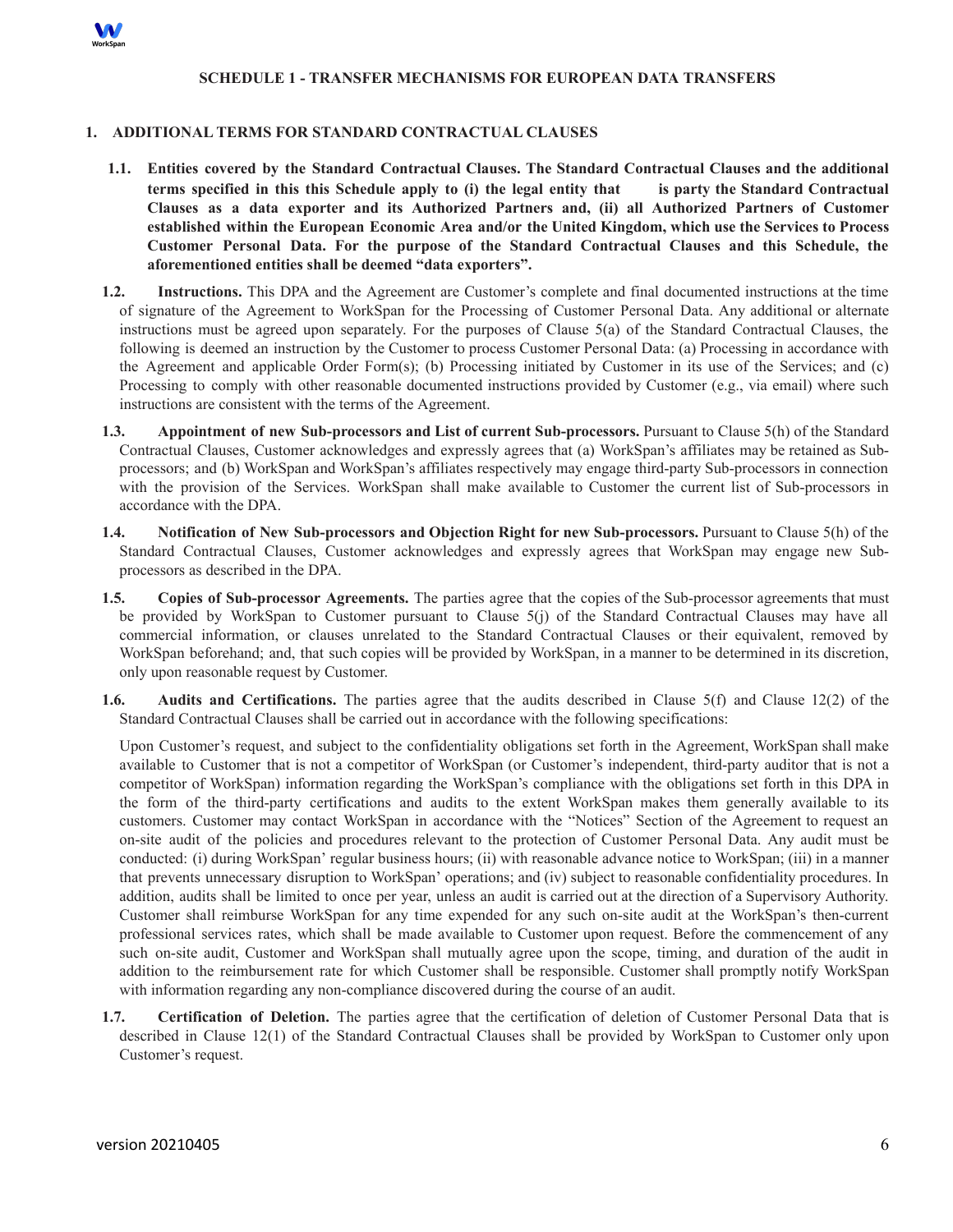

# **SCHEDULE 2 - DETAILS OF THE PROCESSING**

### **1. Nature and Purpose of Processing**

WorkSpan will Process Customer Personal Data as necessary to perform the Services pursuant to the Agreement, and as further instructed by Customer in its use of the Services.

# **2. Duration of Processing**

WorkSpan will Process Customer Personal Data for the duration of the Agreement, unless otherwise agreed upon in writing.

# **3. Categories of Data Subjects**

For usage of the Services, the Customer will provide Customer Personal Data pertaining to its employees and any other users authorized by Customer to access the Services. Customer shall be the Controller (or "data exporter") of the Personal Data for the Data Subjects listed below, except for those data types set forth under Section 4 below. WorkSpan shall be the Processor (or "data importer") of the Personal Data.

Customer may submit Personal Data to the Services, the extent of which is determined and controlled by Customer in its sole discretion, and which may include, but is not limited to Personal Data relating to the following categories of data subjects:

Prospects, customers, business partners and vendors of Customer (who are natural persons) Employees or contact persons of Customer's prospects, customers, business partners and vendors Customer's Users authorized by Customer to use the Services

## **4. Type of Personal Data**

For usage of the Services, the Customer will provide the following Customer Personal Data elements:

Information received directly from users of WorkSpan, including without limitation the following

- First and last name
- Email address
- Telephone number
- Profile picture
- IP Address
- User added content (which may include Personal Data if you include Personal Data in such content)

Data processing is according to WorkSpan's privacy policy.

WorkSpan shall be the Controller (or "data exporter") of the Personal Data listed above.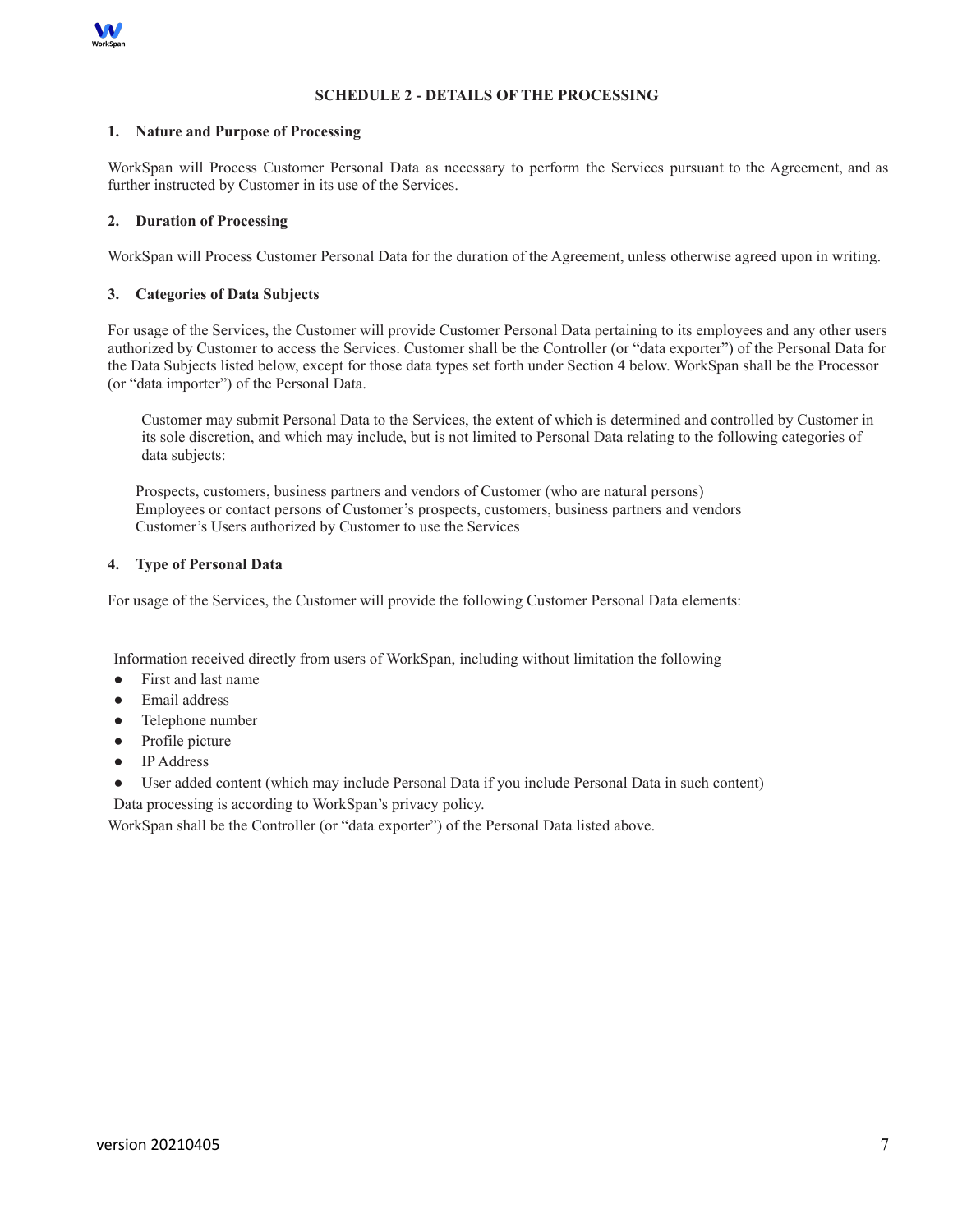

# APPENDIX 1 TO THE STANDARD CONTRACTUAL CLAUSES

This Appendix forms part of the Clauses and must be completed and signed by the parties The Member States may complete or specify, according to their national procedures, any additional necessary information to be contained in this Appendix.

#### **Data exporter**

Where Customer shares Personal Data relating to data subjects, Customer shall be serving as the data exporter of such Personal Data.

Where WorkSpan directly receives Personal Data from third party sources or data subjects and shares such Personal Data with Customer, WorkSpan shall be considered the data exporter with respect to such data.

## **Data importer**

Where Customer shares Personal Data relating to data subjects, WorkSpan shall be serving as the data importer of such Personal Data.

Where WorkSpan directly receives Personal Data from third party sources or data subjects and shares such Personal Data with Customer, Customer shall be considered the data importer with respect to such data.

#### **Data subjects**

The personal data transferred concern the following categories of data subjects: Customer shall be the Controller (or "data exporter") of the Personal Data for the Data Subjects listed below, except for those data types set forth under "Categories of Data" below. WorkSpan shall be the Processor (or "data importer") of the Personal Data.

Customer may submit Personal Data to the Services, the extent of which is determined and controlled by Customer in its sole discretion, and which may include, but is not limited to Personal Data relating to the following categories of data subjects:

Prospects, customers, business partners and vendors of Customer (who are natural persons) Employees or contact persons of Customer's prospects, customers, business partners and vendors Customer's Users authorized by Customer to use the Services

#### **Categories of data**

The personal data transferred include the following categories of data:

Information received directly from users of WorkSpan, including without limitation the following

- First and last name
- Email address
- Telephone number
- Profile picture
- IP Address
- User added content (which may include Personal Data if you include Personal Data in such content)

Data processing is according to WorkSpan's privacy policy.

WorkSpan shall be the Controller (or "data exporter") of the Personal Data listed above.

#### **Special categories of data**

The personal data transferred concern the following special categories of data: None.

### **Processing operations**

The personal data transferred will be subject to the following basic processing activities:

The objective of Processing of Customer Personal Data by data importer is the performance of the Services pursuant to the Agreement, which includes the collection, organization, structuring, storage, retrieval, consultation, use, disclosure by transmissions, dissemination or otherwise making available, alignment or combination, restriction, erasure or destruction of the Personal Data.

#### version 20210405 8